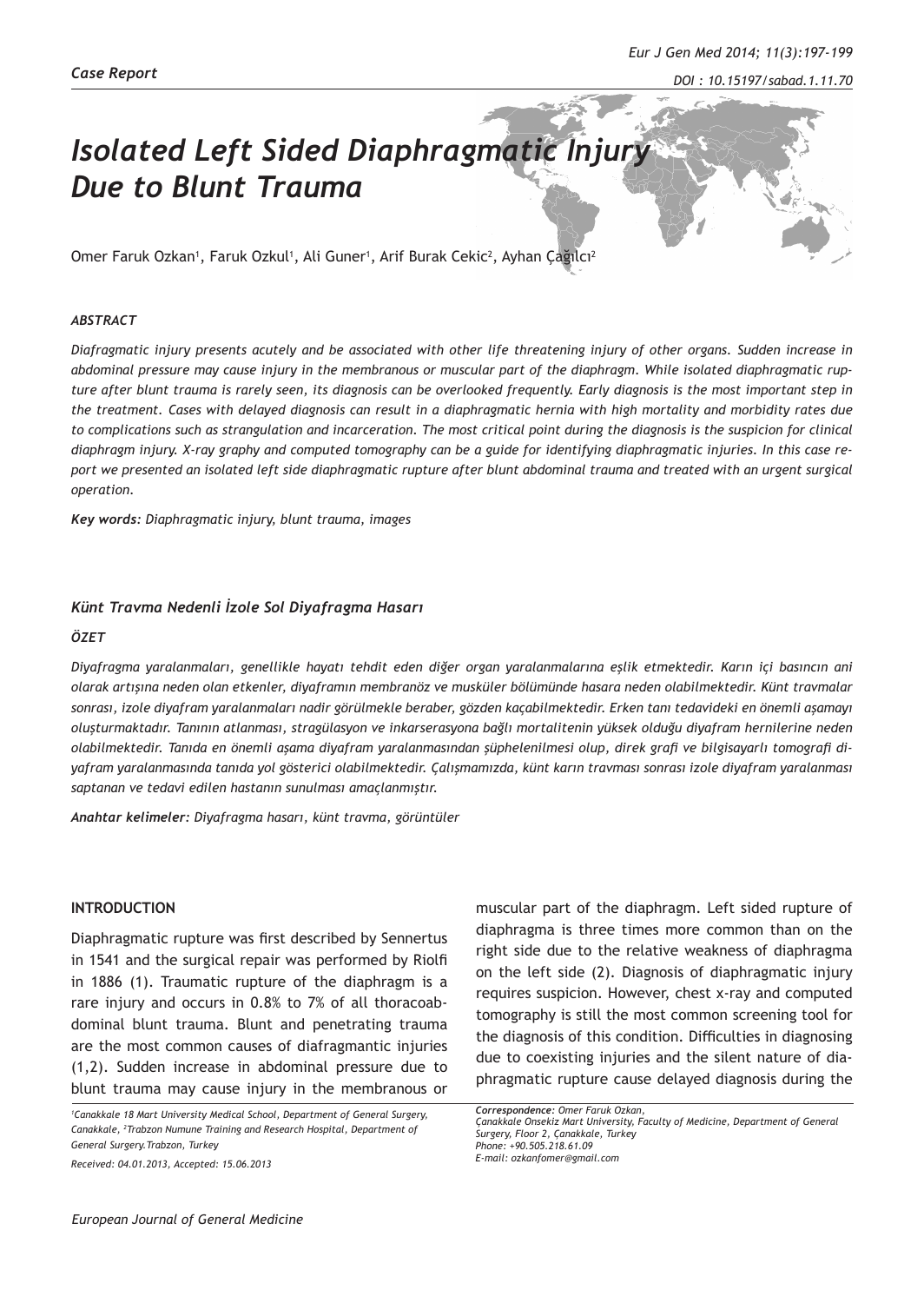primary resuscitation in the emergency room. Delayed diagnosis increases mortality and morbidity of diaphragmatic rupture (2,3). Successful management of diaphragmatic rupture depends on the early detection and repair of the diaphragmatic defect. Herein, we reported the diagnosis and management of a left sided diaphragmatic rupture not accompanied with intraabdominal or intrathoracic organ due to blunt trauma.

## **CASE**

A 23 year old woman admitted to emergency room after an in vehicle traffic accident. Fluid replacement was started after routine examinations were done. Except mild leucocytosis (Wbc:12000/uL) other laboratory findings were normal. Physical examination of the patient revealed decreased respiratory sounds on the left side and tenderness on the left hemithorax and in the abdomen. An elevation on the left side of diaphragm, gas view regarding the stomach in thorax on the upper diaphragm margin and collapsed left lung were detected in the chest x-ray (Figure 1). Thoracoabdominal CT showed a partial lung collapse in the left hemithorax and gastric appearance with air image in the left thorax (Figure 2). The patient was taken into operation. A midline incision was made for laparotomy. Exploration revealed an 8 cm long injury with irregular edges extending to the left liver lobe in the left diaphragm. Stomach and omentum were herniated into the left hemithorax. Other organs in the abdomen were normal. Stomach and omentum were placed in the abdomen and a chest drain was placed towards apex in the left side of thorax. The defect in the diaphragm was repaired with 0 size prolene, one by one with U sutures. On the 3rd postoperative day thorax drain was removed. The patient with normal clinical follow up, was discharged with complete recovery on the 10th postoperative day.

### **DISCUSSION**

Traumatic diaphragmatic injury (TDI) generally develops after blunt and penetrating traumas. Its frequency varies in various case series (1-3). In the study performed by Celik et al. (1), penetrating causes were discovered in 87% of cases, and blunt trauma related TDI in regions where agricultural and construction sectors are prominent are seen more commonly. This rational difference varies depending on the environmental factors of the localizations of the hospitals where TDI diagnosis is established (2-3).

Clinical three phase classification of diaphragmatic rupture defined by Grimes in 1974 is still valid. In this clinical staging system, first phase is described as the stage where clinical findings develop during the acute period of injury, and second phase is described as the stage where the obstruction findings develop, related to the strangulation at the third stage connected to the skip of rupture. Second phase is considered as a silent clinical period, and can take up to months and even years. For the optimum approach to TDI, diagnosis should be established during the first phase described by Grimes and application of a fast treatment protocol should be aimed. It must be known that mortality and morbidity rates related to strangulation during the later stages due to the delayed diagnosis and treatment, can increase (4). Traumatic diaphragmatic rupture is more common on the left side than the right side after both blunt and penetrating traumas. When evaluated with regard to blunt traumas, it is seen on the left side, right side



*Figure 1. Preoperative chest x-ray demonstrated the left diaphragm higher localization and stomach inside the left chest cavity.*



*Figure 2 (a, b). CT scans show left diafragmatic rupture with herniation of distended stomach.*